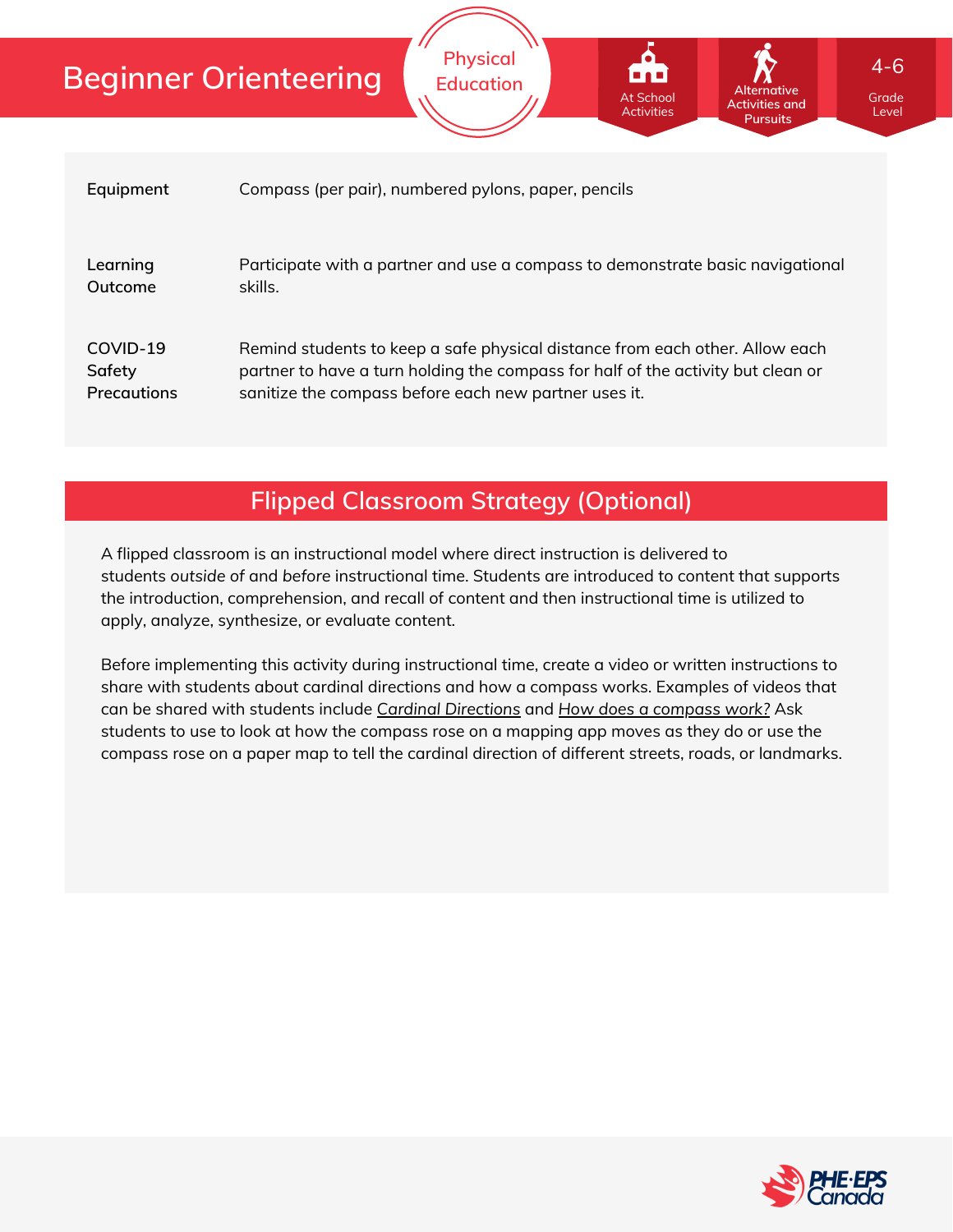# **Beginner Orienteering**

**Activity Description**

**Physical Education**

Place numbers on enough pylons so each pair can start at a pylon. Place the pylons throughout the space. At each pylon, place a card with a cardinal direction on it (N, S, E, W). Place a paper with a letter on it in the cardinal direction indicated at each pylon (e.g., if the pylon says W, place a paper with a letter on it directly West of the pylon). For an extra challenge, organize the letters to spell out a phrase or sentence that students can read after visiting each pylon. Prepare a recording sheet for each pair.

Introduce or review orienteering with the students including the cardinal directions and how a compass works. If utilizing a flipped classroom strategy, remind students to apply what they learned in advance of the activity.

Divide students into pairs and provide each pair with a compass, recording sheet, and pencil. As a large group, practice using the compass to follow the cardinal directions. After practicing, assign each pair a starting pylon. Pairs go in numerical order of the pylons looking at the cardinal directions, using the compass to locate the appropriate letter, and writing it down on their recording sheet. Have one partner use the compass for half the pylons and the other partner use the compass for the other half of the pylons ensuring to clean and sanitize the compass in between partners. Share with students that more than one pair is allowed at a pylon at a time provided they maintain a safe physical distance. This will account for pairs that may move faster than others. After pairs have visited each pylon, they can check their recording sheets answers.

## **Physical Education Competencies Reflection Questions**



### **MOVE**

**Develop psychomotor skills, tactics, and strategies that facilitate a variety of physical activities across diverse environments.**



## **THINK**

**Develop cognitive skills and strategies for a variety of movement contexts that facilitate critical thinking, decision making, and problem solving.**



#### **FEEL**

**Develop affective skills and strategies that facilitate healthy and safe relationships with themselves, with others, and with their environment.**

#### **ACT**



**Practice behaviour skills and strategies that facilitate movement competence and confidence.**



Reflection is important to support learning during physical education. Consider asking students the reflection questions below and discuss the answers together.

- *How did you and your partner feel about using the compass at the end of the activity in comparison to the beginning of the activity?*
- *How is orienteering is connected to being physically active?*



Grade Level

**Alternative Activities and Pursuits**

At School Activities

4-6